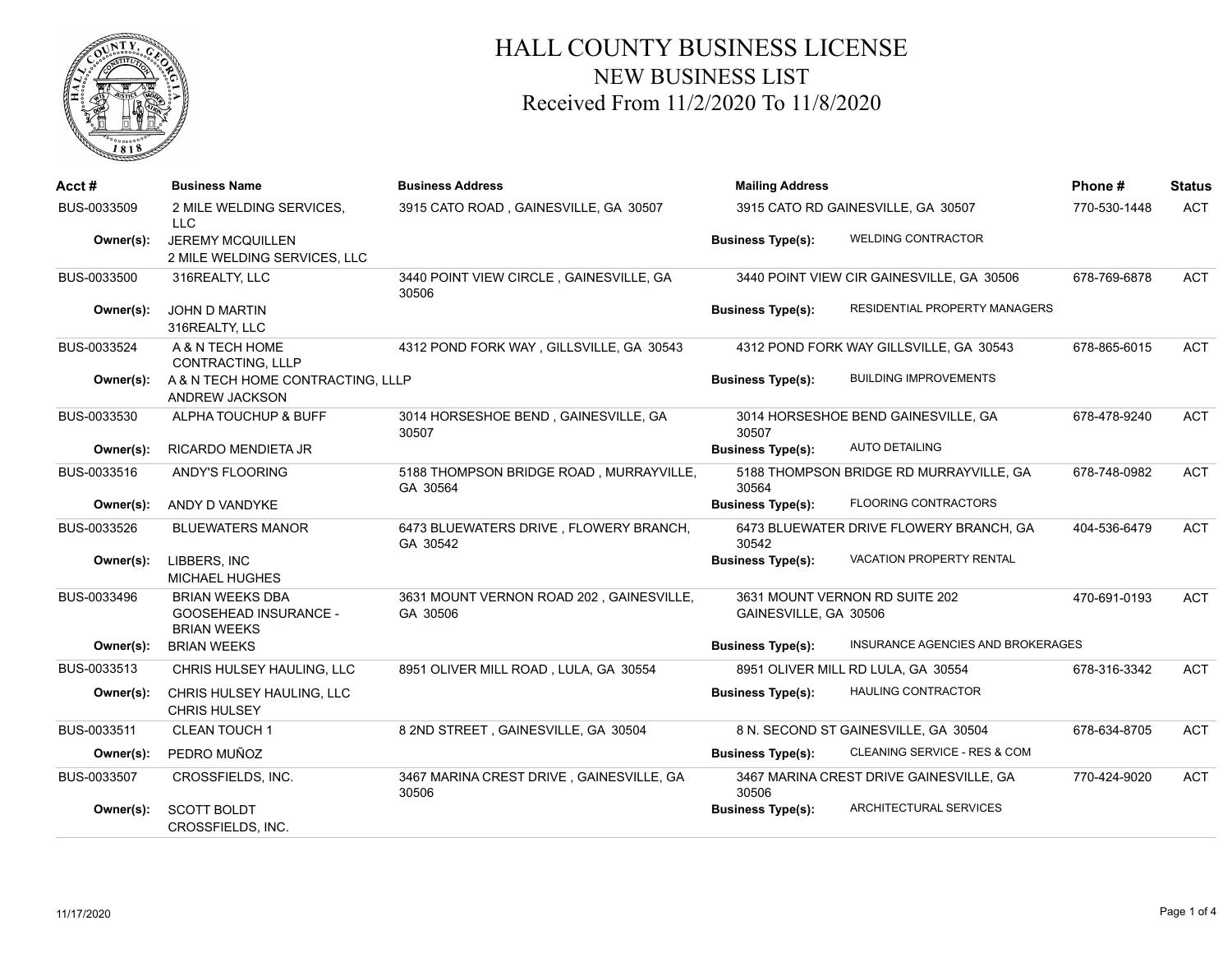

| Acct#       | <b>Business Name</b>                                                    | <b>Business Address</b>                           | <b>Mailing Address</b>   |                                                                                | Phone#       | <b>Status</b> |
|-------------|-------------------------------------------------------------------------|---------------------------------------------------|--------------------------|--------------------------------------------------------------------------------|--------------|---------------|
| BUS-0033525 | DANA FLOWERS ENGINEERING.<br>LLC                                        | 3187 GULLS WHARF DRIVE, GAINESVILLE, GA<br>30501  | 30501                    | 3187 GULLS WHARF DRIVE GAINESVILLE, GA                                         | 770-231-5860 | <b>ACT</b>    |
| Owner(s):   | DANA FLOWERS ENGINEERING, LLC<br><b>DANA FLOWERS</b>                    |                                                   | <b>Business Type(s):</b> | <b>ENGINEERING SERVICES</b>                                                    |              |               |
| BUS-0033523 | <b>DONGWON TECH</b><br><b>CORPORATION</b>                               | 2175 CENTENNIAL DRIVE, GAINESVILLE, GA<br>30504   | 30504                    | 2175 CENTENNIAL DRIVE GAINESVILLE, GA<br>MISCELLANEOUS BUSINESS SERVICES       | 470-305-8977 | <b>ACT</b>    |
| Owner(s):   | DONGWON TECH CORPORATION<br>CHEOL WOONG HEO                             |                                                   | <b>Business Type(s):</b> |                                                                                |              |               |
| BUS-0033508 | <b>FONTAINE AERIAL IMAGING</b>                                          | 4520 PERSIAN TRAIL, GAINESVILLE, GA 30507         |                          | 4520 PERSIAN TRAIL GAINESVILLE, GA 30507                                       | 678-804-7623 | <b>ACT</b>    |
| Owner(s):   | <b>THOMAS E FONTAINE</b>                                                |                                                   | <b>Business Type(s):</b> | COMMERCIAL PHOTOGRAPHY                                                         |              |               |
| BUS-0033493 | GAINESVILLE AUTO WORLD,<br>$\sqcup$ C                                   | 1723 ATLANTA HIGHWAY, GAINESVILLE, GA<br>30504    | 30504                    | 1723 ATLANTA HWY SUITE A GAINESVILLE, GA                                       | 678-943-2947 | PND           |
| Owner(s):   | ABNER S FLORES ESPINOSA<br><b>GAINESVILLE AUTO WORLD, LLC</b>           |                                                   | <b>Business Type(s):</b> | <b>USED CAR DEALERS</b>                                                        |              |               |
| BUS-0033512 | <b>GEORGE MILLER ALL SPA</b><br>ACCESSORIES BY PHONE                    | 6136 OAK HILL DRIVE, FLOWERY BRANCH, GA<br>30542  |                          | 6136 OAK HILL DR FLOWERY BRANCH, GA 30542                                      | 770-577-2727 | <b>ACT</b>    |
| Owner(s):   | <b>GEORGE H MILLER III</b>                                              |                                                   | <b>Business Type(s):</b> | <b>SWIMMING POOL EQUIPMENT &amp; SUPPLIES</b>                                  |              |               |
| BUS-0033495 | <b>GEORGIA SUPERIOR</b><br>PRESSURE WASHING AND<br><b>ROOF CLEANING</b> | 5409 SUGARMILL DRIVE, FLOWERY BRANCH,<br>GA 30542 | 30542                    | 5409 SUGAR MILL DR FLOWERY BRANCH, GA                                          | 770-561-4380 | <b>ACT</b>    |
| Owner(s):   | NICHOLAS ROBERSON                                                       |                                                   | <b>Business Type(s):</b> | PRESSURE WASHING                                                               |              |               |
| BUS-0033501 | <b>HOBGOOD HOMES</b>                                                    | 6431 SAMOA WAY, FLOWERY BRANCH, GA<br>30542       | GA 30542<br>GA 30542     | 7233 SHERWOOD MILL DR FLOWERY BRANCH,<br>7233 SHERWOOD MILL DR FLOWERY BRANCH, | 678-898-2251 | <b>ACT</b>    |
| Owner(s):   | <b>KEVIN A HOBGOOD</b>                                                  |                                                   | <b>Business Type(s):</b> | <b>VACATION PROPERTY RENTAL</b>                                                |              |               |
| Owner(s):   | <b>KEVIN HOBGOOD</b><br>HOBGOOD HOMES, LLC                              |                                                   | <b>Business Type(s):</b> | <b>VACATION PROPERTY RENTAL</b>                                                |              |               |
| BUS-0033494 | HOLCIM (US) INC.                                                        | 6211 ANN ARBOR RD, DUNDEE, MI 48131               |                          | 6211 ANN ARBOR RD DUNDEE, MI 48131                                             | 734-529-2411 | <b>ACT</b>    |
| Owner(s):   | ANTHONY BON - VP TAX<br>HOLCIM (US) INC.                                |                                                   | <b>Business Type(s):</b> | <b>CONSTRUCTION MATERIALS</b>                                                  |              |               |
| BUS-0033510 | <b>JIM HOLLAND CONCRETE</b><br><b>FINISHING</b>                         | 1602 AZELEA LANE, GAINESVILLE, GA 30507           |                          | 1602 AZELEA LN GAINESVILLE, GA 30507                                           | 678-549-0526 | <b>ACT</b>    |
| Owner(s):   | EMMANUEL (JIM) HOLLAND                                                  |                                                   | <b>Business Type(s):</b> | CONCRETE CONTRACTOR                                                            |              |               |
| BUS-0033527 | JRT DESIGN GROUP, LLC                                                   | 3433 LAKE RIDGE PLACE, GAINESVILLE, GA<br>30506   | 30506                    | 3433 LAKE RIDGE PLACE GAINESVILLE, GA                                          | 678-997-0609 | <b>ACT</b>    |
| Owner(s):   | JAMES R THOMPSON, JR.<br>JRT DESIGN GROUP, LLC                          |                                                   | <b>Business Type(s):</b> | MISCELLANEOUS SERVICES CONTRACTING                                             |              |               |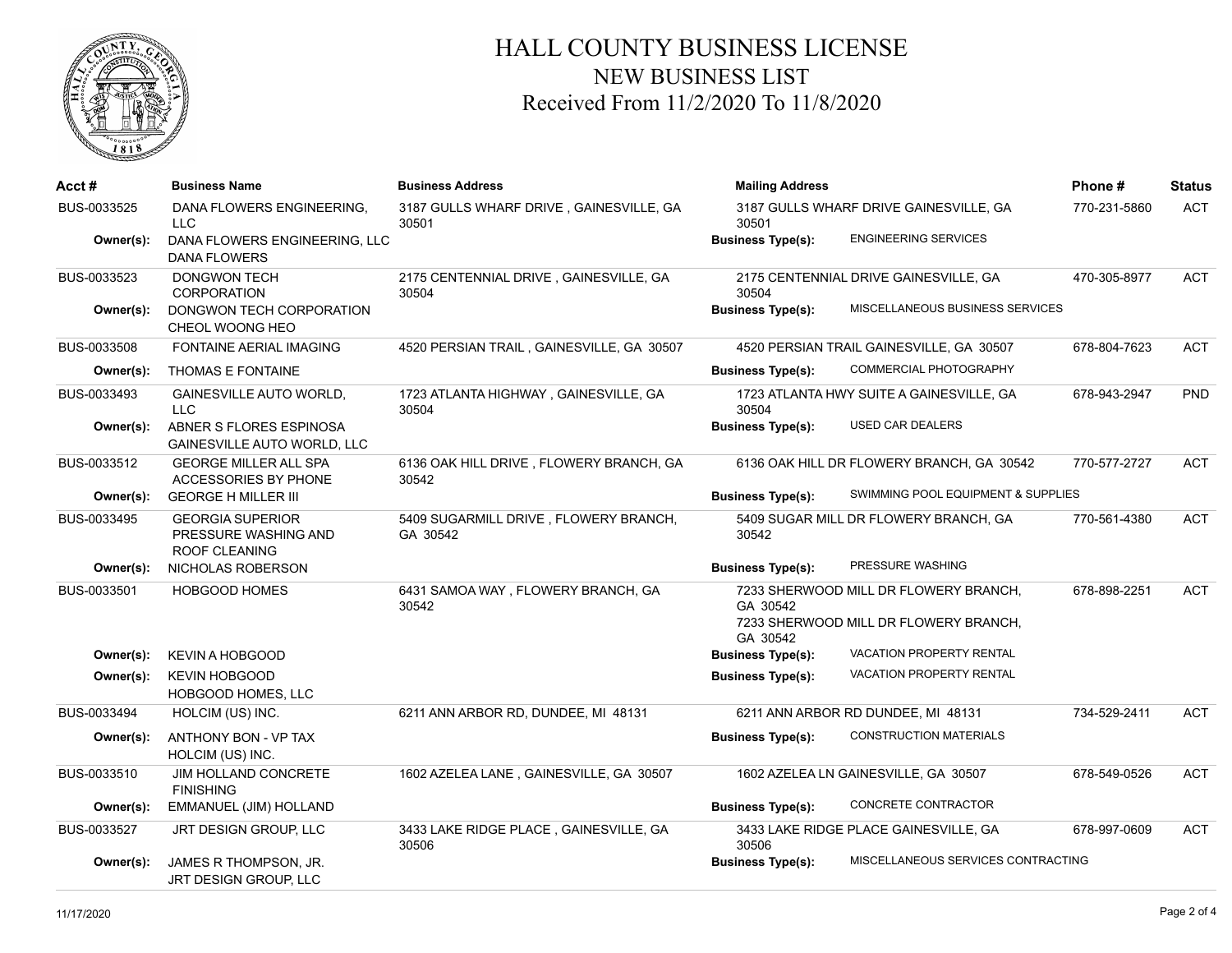

| Acct#       | <b>Business Name</b>                                         | <b>Business Address</b>                           | <b>Mailing Address</b>                |                                           | Phone#       | <b>Status</b> |
|-------------|--------------------------------------------------------------|---------------------------------------------------|---------------------------------------|-------------------------------------------|--------------|---------------|
| BUS-0033499 | KDS FREIGHT SERVICES, LLC                                    | 4337 BENEFIELD ROAD, BRASELTON, GA 30517          | 4337 BENEFIELD RD BRASELTON, GA 30517 |                                           | 770-519-6970 | <b>ACT</b>    |
| Owner(s):   | SHANE D SULLARDS<br>KDS FREIGHT SERVICES, LLC                |                                                   | <b>Business Type(s):</b>              | <b>GENERAL FREIGHT TRUCKING, LOCAL</b>    |              |               |
| BUS-0033521 | KOUNTRY FLAMINGO<br><b>BOUTIQUE, LLC</b>                     | 5067 OLD CORNELIA HIGHWAY, LULA, GA 30554         |                                       | 5067 OLD CORNELIA HWY LULA, GA 30554      | 770-540-665  | <b>ACT</b>    |
| Owner(s):   | KOUNTRY FLAMINGO BOUTIQUE, LLC<br><b>LISA C MCCONNELL</b>    |                                                   | <b>Business Type(s):</b>              | <b>CLOTHING AND ACCESSORIES</b>           |              |               |
| BUS-0033529 | <b>LAKE IT EASY</b>                                          | 2773 MERRITTS DRIVE, BUFORD, GA 30518             |                                       | 2773 MERRITTS DRIVE BUFORD, GA 30518      | 440-522-9110 | <b>ACT</b>    |
| Owner(s):   | SIMO MANAGEMENT, LLC<br><b>MARK SIMO</b>                     |                                                   | <b>Business Type(s):</b>              | VACATION PROPERTY RENTAL                  |              |               |
| BUS-0033515 | <b>LAKE LANIER ESTATE CASA</b>                               | 3967 MOUNT VERNON ROAD, GAINESVILLE, GA<br>30506  | 30506                                 | 3967 MOUNT VERNON RD GAINESVILLE, GA      | 678-300-8480 | <b>PND</b>    |
| Owner(s):   | <b>DAVID GIBBS</b>                                           |                                                   | <b>Business Type(s):</b>              | BED-AND-BREAKFAST INNS                    |              |               |
| BUS-0033518 | <b>LOADED UP TRUCK MOVING &amp;</b><br><b>MORE</b>           | 4302 HOLIDAY HEIGHTS DRIVE, OAKWOOD, GA<br>30566  |                                       | 4302 HEIGHTS DR OAKWOOD, GA 30566         | 678-775-9507 | <b>ACT</b>    |
| Owner(s):   | LOADED UP TRUCKS, LLC<br><b>JOHIOUS K CANTRELL</b>           |                                                   | <b>Business Type(s):</b>              | <b>MISCELLANEOUS BUSINESS SERVICES</b>    |              |               |
| BUS-0033497 | <b>MAD MOTORS LLC</b>                                        | 3696 BROWNS BRIDGE ROAD, GAINESVILLE, GA<br>30504 | 30504                                 | 3693 BROWNS BRIDGE RD GAINESVILLE, GA     | 678-971-4601 | <b>ACT</b>    |
| Owner(s):   | <b>KIPPER S HARVEY</b><br>MAD MOTORS, LLC                    |                                                   | <b>Business Type(s):</b>              | <b>USED CAR DEALERS</b>                   |              |               |
| BUS-0033517 | NORTHEAST GEORGIA FLOORS,<br><b>LLC</b>                      | 5194 INDIAN CIRCLE, GAINESVILLE, GA 30506         |                                       | PO BOX 5085 GAINESVILLE, GA 30504         | 678-200-0470 | <b>ACT</b>    |
| Owner(s):   | NORTHEAST GEORGIA FLOORS, LLC<br><b>CHRISTOPHER C SHULER</b> |                                                   | <b>Business Type(s):</b>              | MISCELLANEOUS RETAIL SALES                |              |               |
| BUS-0033522 | OASIS SENIOR CARE, LLC                                       | 3825 JOE CHANDLER ROAD, GILLSVILLE, GA<br>30543   |                                       | 3825 JOE CHANDLER RD GILLSVILLE, GA 30543 | 678-943-9217 | <b>ACT</b>    |
| Owner(s):   | OASIS SENIOR CARE LLC<br><b>TIFFANY C BROCK</b>              |                                                   | <b>Business Type(s):</b>              | <b>MISCELLANEOUS BUSINESS SERVICES</b>    |              |               |
| BUS-0033505 | RMJ TRANSPORT, LLC                                           | 4064 OAK HARBOUR CIRCLE, GAINESVILLE, GA<br>30506 | 30506                                 | 4064 OAK HARBOUR CIR GAINESVILLE, GA      | 678-989-9782 | <b>ACT</b>    |
| Owner(s):   | <b>AUDREY E RAINEY</b><br>RMJ TRANSPORT, LLC                 |                                                   | <b>Business Type(s):</b>              | <b>TRUCK BROKER</b>                       |              |               |
| BUS-0033520 | <b>SHAY'S CLEANING SERVICE</b>                               | 1242 WAYSIDE DRIVE, GAINESVILLE, GA 30501         |                                       | 1242 WAYSIDE DR GAINESVILLE, GA 30501     | 601-832-9643 | <b>ACT</b>    |
| Owner(s):   | <b>LASHASTA L MADDOX</b>                                     |                                                   | <b>Business Type(s):</b>              | CLEANING SERVICE - RES & COM              |              |               |
|             |                                                              |                                                   |                                       |                                           |              |               |